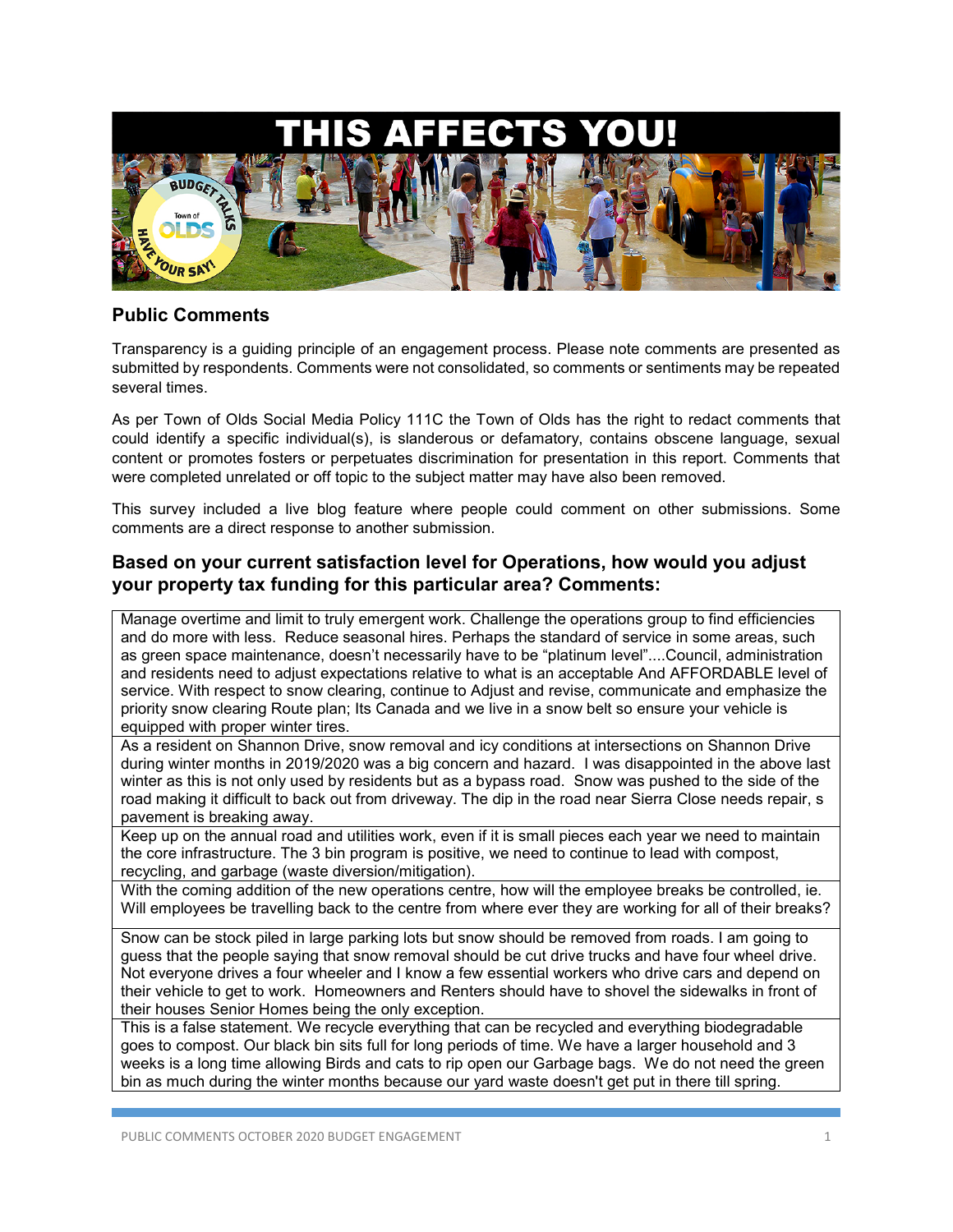That's a terrible idea...

Don't base snow removal on the budget amount remaining in the account. Only remove when it is necessary. Save when you can.

Green bin pick up doesn't need to be so often in the winter months. Have the snow plow truck plow the residential areas more instead of plowing already plowed roads leading out of down town. Sidewalks along 50 st west of the Mountain View Seniors Lodge in desperate need of repair on both sides of the street.

There should be constant vigilance of determining whether it is prudent to purchase low use equipment or contract work out.

Black bin needs a biweekly pick up!

I agree, black bin garbage should be picked up every second week. Especially in the summer the smell gets disgusting....also no doubt a health hazard.

Black pin pick up should be every other week. Recycling is great, if there is a Market for it but for a lot of it there isn't and goes into the landfill anyway. People with young families shouldn't have to put up with 3 weeks of dirty diapers in their bin. It's a health hazard as well as Putting up with the smell especially during the summer months. Pick-up for garbage should have never been changed to go that long.

Decrease snow removal in all areas. The taxpayers are paying for an excess service not required. Contract out services for hauling snow and get rid of owning/leasing so much equipment. In low snow years the cost will be saved money for next year's budget when snowfall is higher. Decrease the number of town employees and layers of management, all other areas of government have been majorly downsizing, yet we seem to continually be hiring. The Town Council need to understand the magnitude of this recession and start thinking about what is essential services and where can we cut? Peace Officers driving around looking for infractions is a waste of money. Town should not be in business that competes with private sector ie: vac truck

Black pin pickup every 3 weeks is barely enough. Green bin pickup could halt for the winter months.

We don't need green bin picked up in the winter months as often. Increase the black bin pick up. Get rid of the peace officers it is a waste of money.

Please reduce black bin pick-ups to once a month and increase blue bin pickup to every other week. The remaining week each month is for compost bin pick up.

We're a busy family of four and we never fill our garbage bin, we require more frequent recycling pickup...plus that would force the lazy to deal with their recycling. Any household requiring more than one garbage bin pickup a month can pay an additional fee.

Black bin pickup should be every second week and green bin and blue bin should alternate every first week. Especially in winter. The town stinks. We can take recycling and yard refuse to convent locations in Olds. We don't have that option with garbage.

I would like to see walking trails around Imperial and new diamonds cleaned in winter

willing to see some decreased snow removal on paths and streets

increase enforcement regarding unsightly premises

Snow removal is very poor. Would like to see the snow plow truck actually lower his blade while traveling the streets to smooth out ruts while the truck is graveling intersections.

Would be willing to see decreased service level (snow clearing ect) considering economic climate.

Would the increase come from another budget or planning on increasing already high tax rates? Would a decrease in the budget be reallocated to another department like community services?

Better maintenance upkeep of greenspace walking paths. Grass over grown in summer and no snow removal in winter. Winter use on some walking paths impossible.

Increase black bin pick up. Not frequent enough for some families.

Better snow cleaning of streets. High lows spots are ridiculous and going to wreck cars. Better enforcement of yard maintenance. If homeowner has a front yard looking like a jungle or junk yard need to look at fines or changing property owners with clean fees.

Snow removal in areas more than 1x a season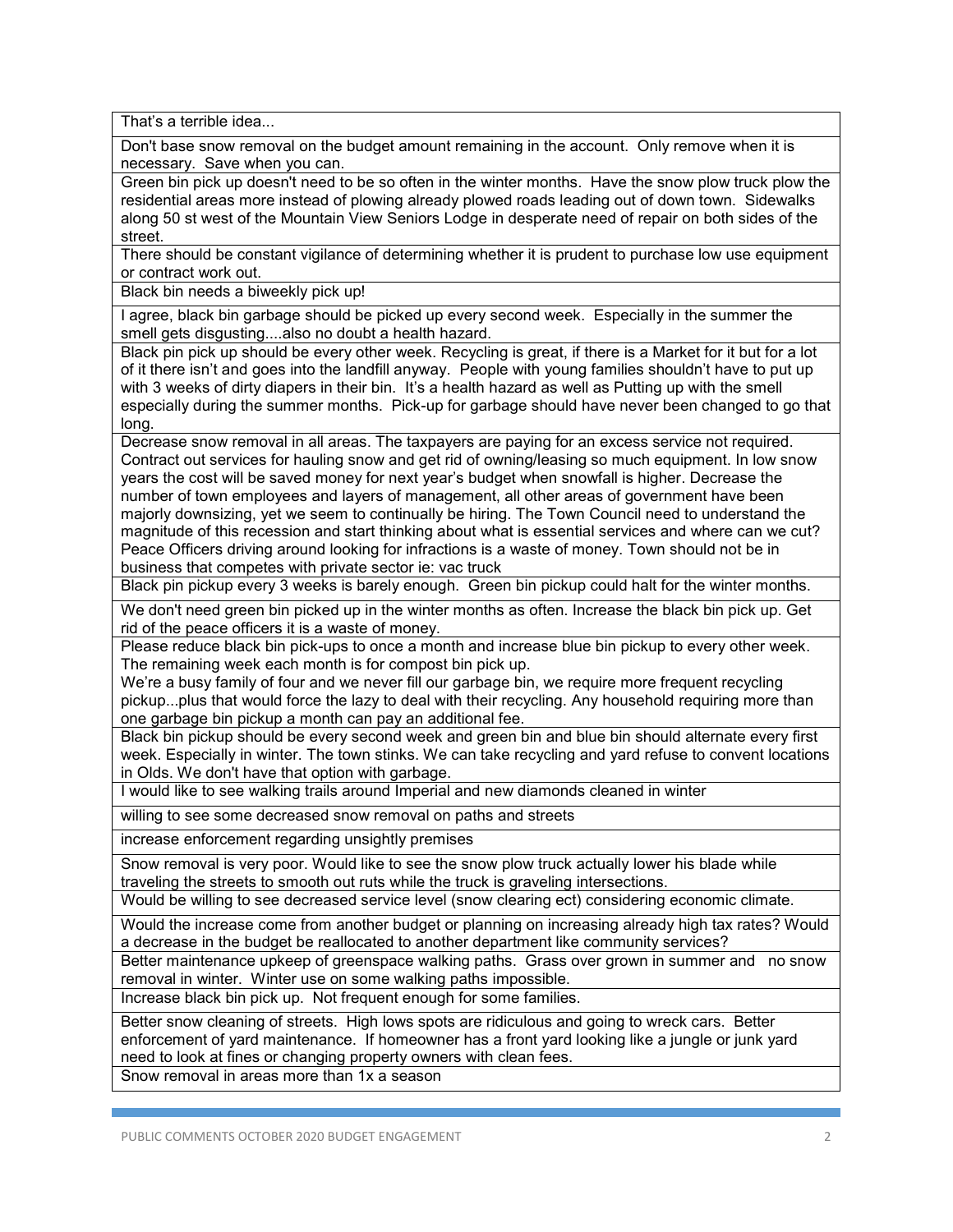Based on how much snow removal we receive alone I would decrease the rate

Owners of property must be required to keep their property in decent shape, weeds and bags and tree scraps littering the yard. It is rather a contrast to the many attempts to beautify the Highway 27. I'm afraid I have no idea what the Arts Common is all about - looks like a waste of money to me

Living on 57st near the Catholic school, the snow plowing was outstanding this past winter, very grateful.

Town Bylaw and Peace Officers needs to be cut, waste of money.

Maybe reduce the amount spent on them and yes, increase outdoor activity spaces like more at the skate park, bike trails, bike jump area, walking trails out of town.

I agree with increase in black bin pickup in summer and less green bin pickup in winter.

The green areas have never been so poorly looked after as they have this year.

Revitalization of Uptowne/downtown Olds needs to continue beyond 50th. Sewer, water lines and decor on the adjoining streets are old, failing and need attention. Many empty buildings in the core forcing a devaluation of properties -- and artificially low lease rates in some cases to fill vacant spaces. Uptowne needs a concerted effort to help it thrive especially during Covid-19 -- reduce the tax burden, offer incentives and perhaps implement a BRZ-like approach.

Snow removal was terrible this past winter

That's really, really, really expensive.

Repave roads by 51 Ave – 50 Street.

Add sidewalk snow removal of all areas to the services.

Infrastructure must be maintained or improved. If not it will only cost us more in the longer run.

I agree with increase black bin pick-up and decrease green bin. Invest in trails - people love them and use them. Make Highway 27 running through town more attractive.

Increase black bin pickup in the summer (bins smell like rotting corpses) and reduce green bin pickup in the winter (not much for organic waste for at least 5 months). Should be able to balance the cost over the year.

More snow removal please. Our street was not done last winter. More trails that are not on a busy roadway .

Get rid of the Town Bylaw and Peace Officers, they are a waste of money. Build more trails and outdoor activity places.

It is frustrating knowing what needs to be done yet there never seems to be no one giving staff proper direction for effective time management

Please consider putting lights for crossing at the 4 way stop on 54th street. It's very dangerous for little ones to cross. More than once I have seen very close mishaps. It could even be the similar light they used further down the street heading south.

Invest in more sidewalks along highway 27 in East olds! And upgrade the ones that are at 27 and 2a !!! Cut back cutting grass and flower upkeep in the parks. This year was particularly bad!

Important to maintain these services and plan ahead.

## **Based on your current satisfaction level for Protective Services, how would you adjust your property tax funding for this particular area? Comments:**

Continue with public awareness and education programs. Neighbourhood watch/ vigilance and citizens on patrol or similar initiatives. Steady as she goes until the town resumes growth and expansion.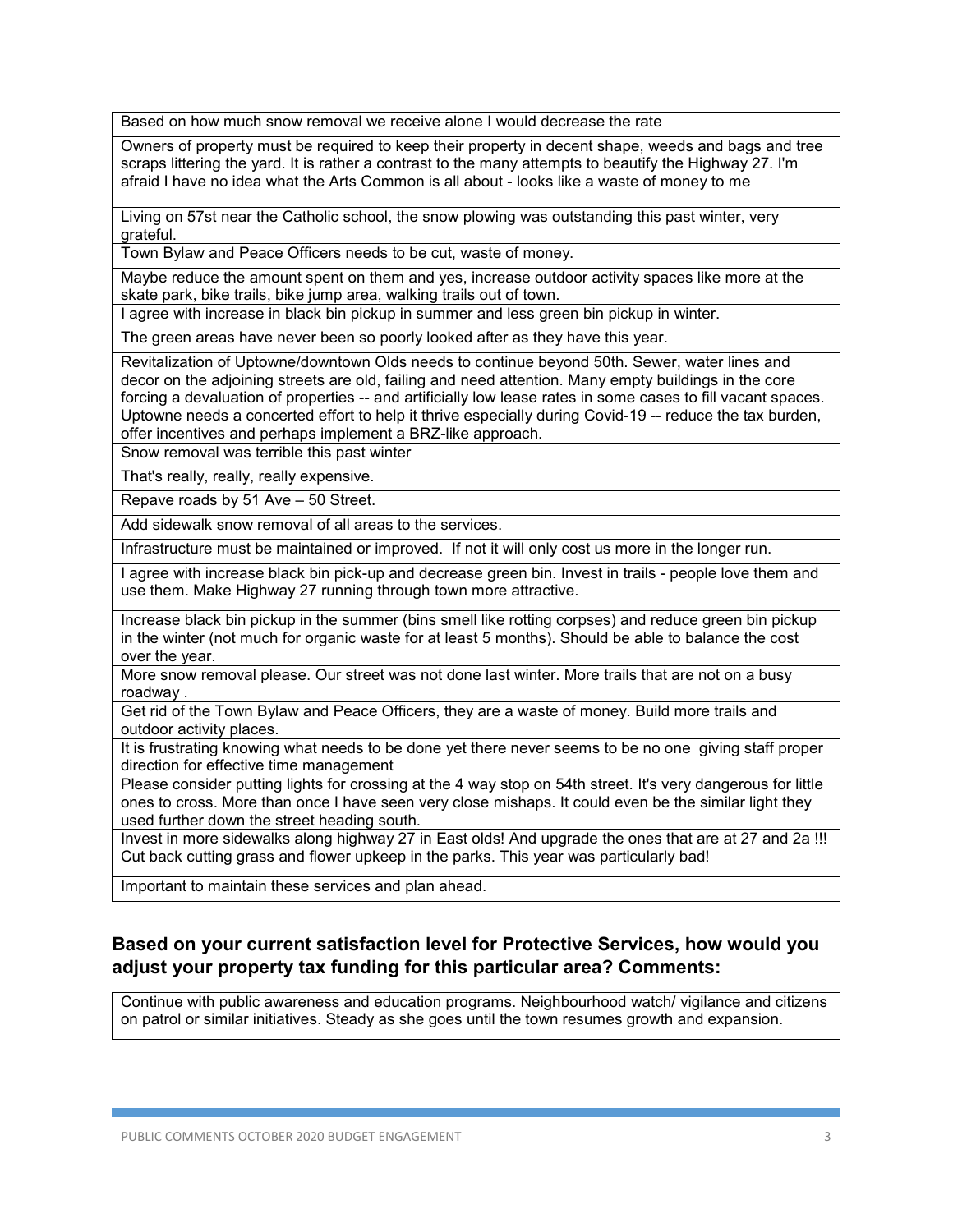Bylaw appears to be out doing more, hope this isn't just a COVID thing, but they appear to be more active and interacting well with residents. What will it take to have Bylaw on more for speeding late at night and on weekends, and for animal concerns especially to deal with dogs? People are more likely to be home at night to track down and activity in parks and recreation facilities in the evening and on weekends. I hate to admit it but I think we need more Bylaw. Fire seems excellent. Police cover what they can. Overall Olds is a safe community - thank you.

Is there an initiative to provide public education for persons on bicycles, or mobility scooters, and the laws of using them on public roads, ie. travelling on the against the flow of traffic?

Peace officers are not needed unless they work nights and early mornings when night prowler go through vehicles and people speed out of town going 140km. RCMP officers are good at what they do let them do it. The last thing we need is a Town full of citizens who either hate or are afraid of Cops.

I would rather see funding go toward RCMP than peace officers. I still think we need one, but I don't think we need two.

I would defund Peace Officers.

There needs to be significant reconsideration regarding the necessity of multiple bylaw officers in our town. I would much rather see bylaw officers enforcing the maintenance of people's lawns and sidewalks

I would particularly cut funding to Peace Officers for Olds. We did not need to add an additional peace officer.

There does not need to be 2 Bylaw Officers, and if there is they should be cross trained in fire. The fire department does not need 4 full time employees. The call volume has not increased but the staffing has. Also, we do not need Cadillac trucks when Chevy would do the job.

Evaluate the effectiveness of bylaw enforcement. Is it doing what we want it to do or is it just issuing tickets to justify its existence.

By law officers are a waste of funds. I don't see how they actually contribute to a batter & safer community. Would rather see the funds spent elsewhere.

I think a bylaw officer position for a town our size could either be shared with some surrounding towns or other duties incorporated to the position.

There should be more patrolling done at night and early morning, that's when most break-ins take place.

More Police presence at night.

Would be nice to see an increased police presence in town.

More police presence is needing during the night and early morning hours as that's when break-ins occur.

We should better communicate just how safe we are and help those filled with fear of the mostly nonexistent boogeyman of crime. We live in the safest time ever in one of the safest places on our planet. Breathe deep, find contentment and enjoy your luck at being able to live in Canada. RCMP can and will find many inventive and ingenious ways to deal with a slight decrease in funding.

Households deal with budgetary shortages, so can those who serve and protect.

We should have a highly visible patrol vehicle driving around Olds at night to reduce crime at businesses and residential areas. I rarely see the RCMP driving only around Olds at night when most crime occurs most likely because they don't have sufficient resources. Reduce bylaw to help fund it. Rcmp - yes bylaw and peace officer - wasteful. What do they really do? Do the tickets they give warrant the salary? Give their salary to the RCMP instead.

I find that bylaw officers and sheriffs enforcing town bylaws are more concerned about giving tickets than walking up to someones front door with a warning for 1st time minor infractions. Adjust the budget based on what your departments are saying they need.

Bylaw officers seem a waste of funds. Previous town lived in had a part time bylaw officer and after a year of review the position was terminated as nothing was done. Seems to be the same in this community. May need to review this position of the next year to determine if this position is really worth the money.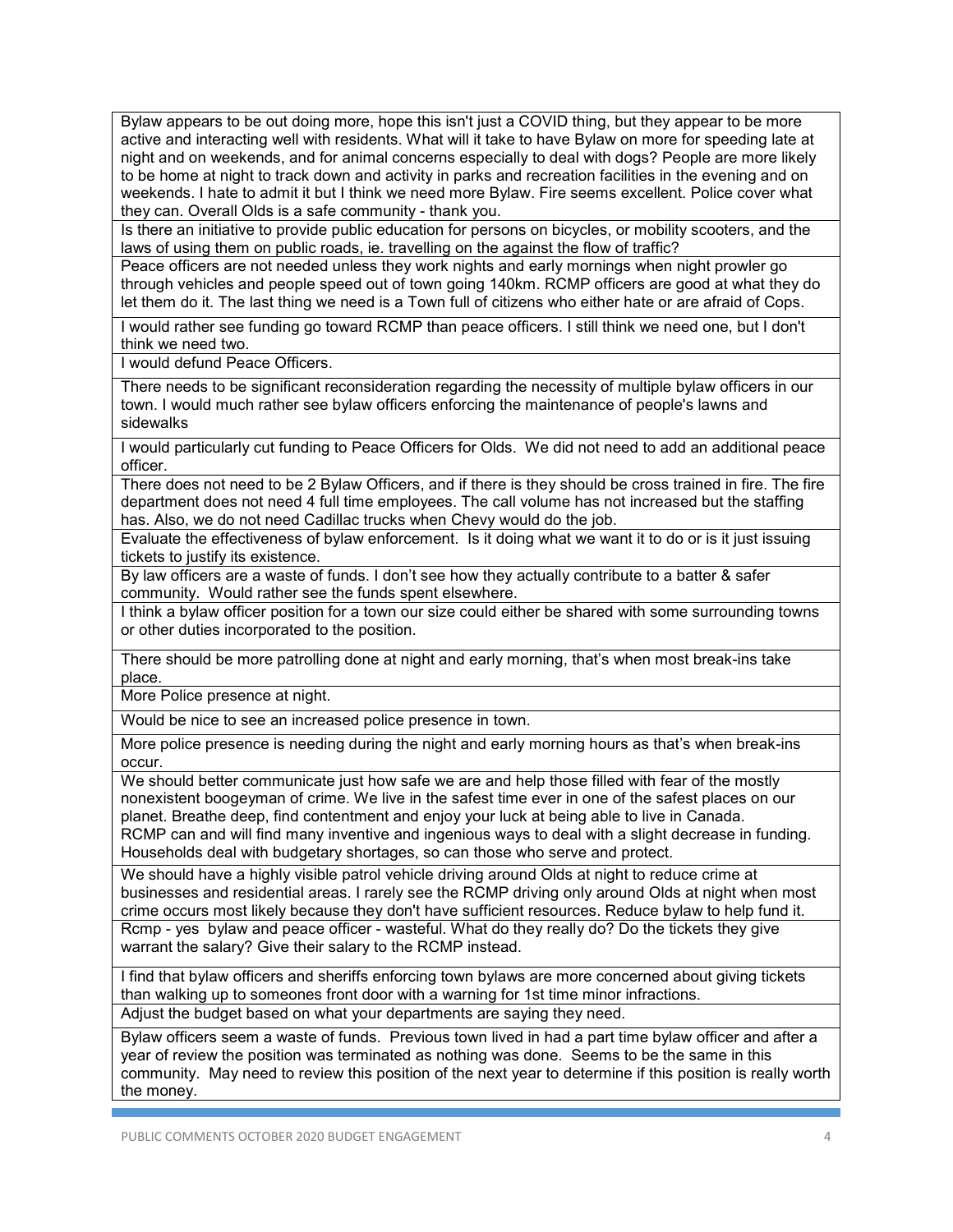Bylaw seems pointless. The biggest bylaw problem in town is late night noise, especially backyard parties. Bylaw does not solve this.

Glad Olds has a well run Fire Department, voted for an increase last year, glad the Town listened. Appreciated Covid information and efforts.

Town bylaw officer is not needed full time.

I am all for Protective Service but there has to be some justification. Police and Fire are a given. I'm not sure what our Bylaw Officers are doing? I still see people talking on their phones while driving every day in Olds. Maybe post weekly or monthly stats of the Bylaw Officers so we can see what they do and see if they are required.

I support the police but rarely see an RCMP car in Olds (other than leaving town or going back to their office) and don't recall seeing one ever stop anyone.

The town is growing each year and protective services must keep pace with growth.

Bylaws and peace officer are a drain on our tax dollars. Put our taxes to better use.

Get rid of Bylaw and Peace officers, they are a waste of money.

It would be nice to see a greater police presence at night other than at the local TH when was the last time anyone saw a RCMP patrol at night, and the bylaw officers seem to do not much and to have two on staff seems to be a waste of tax money

the bylaws I asked to be enforced have never been done

I would be interested in knowing how much of the 1.9 goes to the RCMP and Sherrifs. I have no doubt its gross and I would love to see that money better delignated into programs to support the community to its highest potential. Let Olds be an example of strength that way.

The police and bylaw officers have done a good job every time we have needed them. Idiots will be idiots and unless we want a nanny state we will have to put up with some. We can't police everything. Thank you.

RCMP should pull up their socks and fine yokel speeding...3% increase on these services is essential and justified. They serve us but we need more Bylaw action and punctuality during quiet hours hence the increase - please more effective action oriented Bylaw. Motivate RCMP more please to help and take charge of Bylaw too. Support it.

#### **Based on your current satisfaction level for Community Services, how would you adjust your property tax funding for this particular area? Comments:**

Challenge this department to look for efficiencies and improvements. As a minimum....hold spend flat and increased spend should be tied to population growth for the town.

Olds boasts many great community things. Though Community Services is not an "essential" core service, it is very important. Parks, culture, sport, recreation, seniors centre, museum, library and community events don't just magically happen it takes a dedicated effort to foster community. Community development is a delicate combination of community volunteer initiative and Town initiative. I hope we can continue to resource Community Services to work with and support the community. Our economic growth is tied to these things. Olds is a great community to raise a family, it is not just the Town, but the Town needs to continue to have an active role in developing our cultural fabric.

Has consideration been given to install a permanent beautification element, rather than the extremely large flower containers on the highway 27 concrete median by Cornerstone?

Is there an initiative to provide a more inclusive connection of the various walking/cycling paths throughout town?

I like the Volunteered events and would love to see more! The splash park and skate park were great ideas. However we need more things to do in the winter months when things get depressing.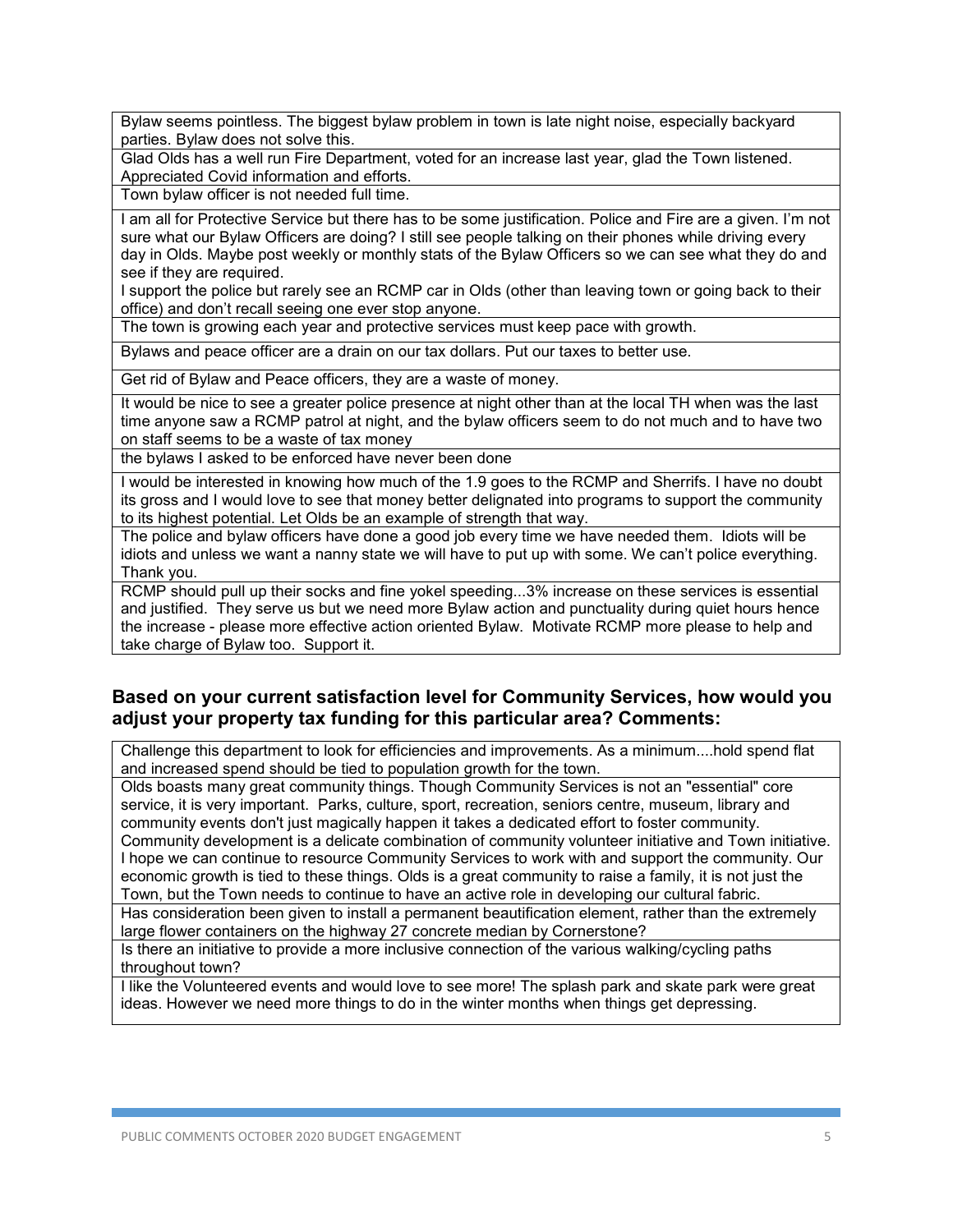Having community services is especially essential right now when the ability to travel outside of town is harder. Also, we want to keep people in our community instead of making it more desirable to go to the city for these amenities. This will have a positive effect on businesses in town as well, especially if we can attract people from outside our community and outside areas. Services like libraries, rec facilities, and other activities that make Olds a "nice place to live" will only have a long lasting positive effect on the overall health of our community. We need to have more attention and focus given to activities and services that are attractive to the young professionals or new adults to attract and keep them too! Add an outdoor rink to the recreation facilities in Olds!

Public healthcare doesn't quite seem fair when I do not use the services nearly as much as some. You not being an engaged member of the community doesn't warrant diminishing recreational facilities.

Supporting the community nets a stronger community. Watch out that you aren't just spending money on public relations and excess advertising in a time when the dollars are really needed to keep things running in this time when operational expenses are up due to COVID. Ask if this is necessary before authorizing the spending.

Shrink the budget, focus the spending on where we see value, and eliminate the waste.

Our services, and recreational facilities are what draw people to our community. We need to keep our facilities clean & in good work order to attract people.

Make it clear to taxpayers that pools, libraries and arenas lose money and it will likely always be this way. Albertans who claim to despise socialism don't realize these public places wouldn't be possible at all (same for hospitals and roads) if not for taxpayer covering the red ink on the books. I'm more than happy to pay a little bit more for this to be honest.

This could be reduced to only essential services. Perhaps looking at arena staffing levels to only have multiple staff at peak times. The sunshine Bus is really nice for seniors and raising the prices would potentially put a strain on the seniors. The Thrift store could be managed through another business in town or funded through private tax deductible donations. Recreational facilities could be better founded through private fundraisers golf tournaments, raffles ect which would allow citizens to support what they are using.

Careful with the funding of recreational facilities. Increasing tax rates seems unfair when some people do not use all or any. Or when tax dollars in the rural areas do not always contribute and those in the rural areas use the facilities as well. User fees, fundraising, volunteer hours or donations can be looked at when it comes to operational and some maintenance costs of these facilities.

Please, don't raise the Sunshine Bus rates more than \$5 a one way trip, so many that use this service are on a fixed income.

Love Nu2U, fireworks and Events

The Town does NOT fund ORE! OI, O-Net and Mountain View Power are outcomes of community engagement, volunteerism and provide uniqueness and opportunity for Olds. Municipalities do NOT need to compete with not for profit, service organizations in event production. The Town needs to focus on providing roads, services and let volunteer driven initiatives like Olds Fashioned Christmas endure and flourish. Stay in your lane Town of Olds!

One of the things I love about Olds is the sense of community. Feels like a small town with all the amenities of a city. One of the Soccer fields at Rotary Park should have been artificial turf. With our wet springs (which sometimes have snow still coming) and short falls (snow sometimes falling in September) an artificial turf field is essential. Last two falls we have had to rent an artificial turf field in Lacombe in late September as we had snow and would have destroyed any fields in Olds.

A major upgrade at the Sportsplex is desperately needed the bandage fixes are no longer adequate! quite funding OI, ONet, ORE, and put the money into a new community hall the new sports field and ball diamonds are a great addition 40 years in the making!!

Some outdoor skating rinks would be great!

Instead of more less wasting all the money on the ball diamonds and splash park that can be used by 1% for 3-4 months of the year. There should have been a hill put in so families can go tobogganing in the winter which is 9 to10 months of the year!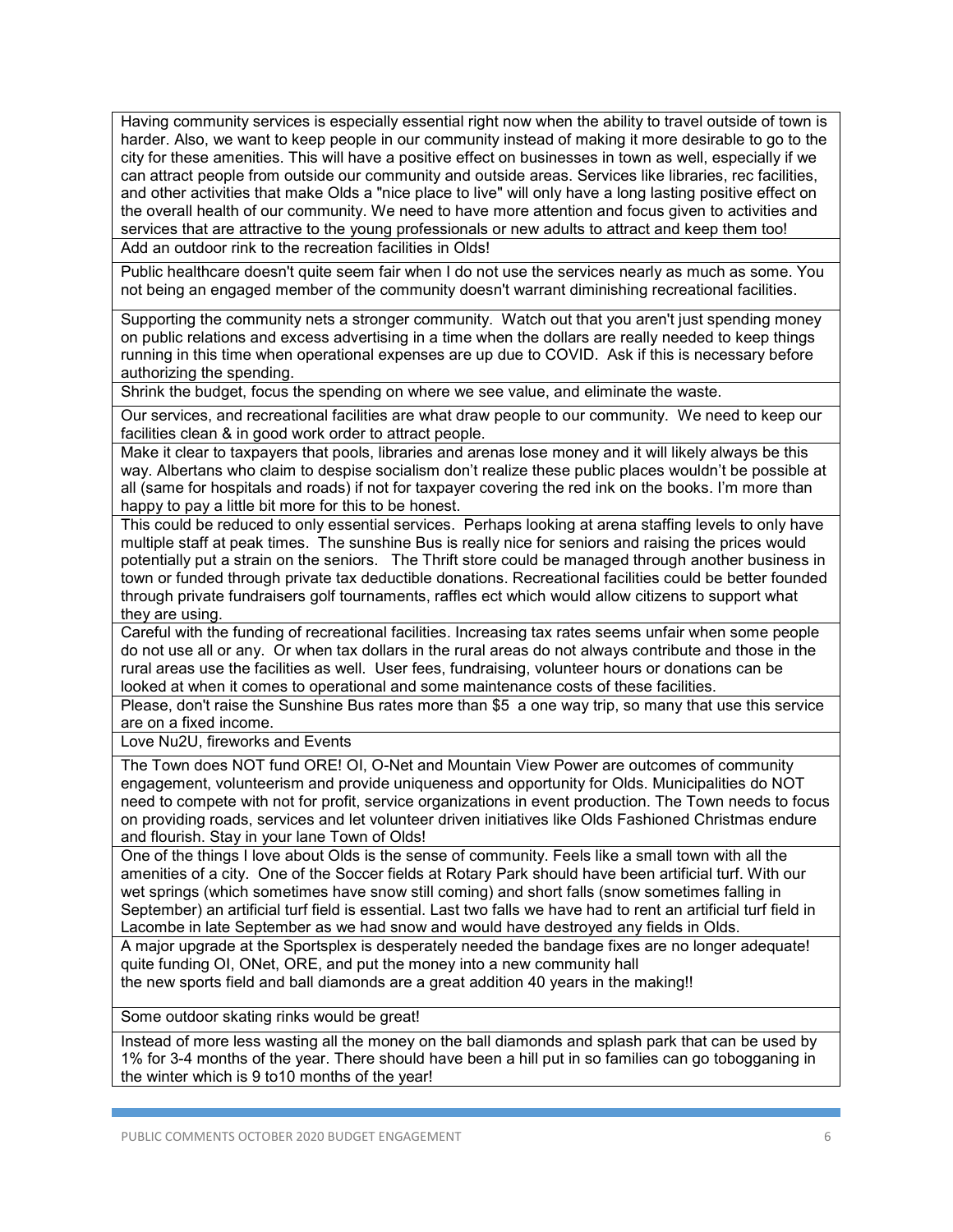Recreation in this Town is fabulous and need to be built out and strengthened. Please continue in this area. The winters are long and cold and we need more indoor activity areas - a long course pool would be nice....

# **Based on your current satisfaction level for the Towns parks and trail pathways, how would you adjust your property tax funding for this particular area? Comments:**

Limit spend to essential maintenance and repair that is tied to user safety. Hold the line on flower baskets and planters......reduce frequency of maintenance and update of planters and reduce seasonal hires.

I like the sculptures along the hiway they add some pizzazz! I like the trails system, playgrounds, and flowers. It all makes our town look nice and be an enjoyable place to live. I am proud to take visiting friends and family out for walks in town.

NOT important

The dog park is great, but what about a smaller dog run in town too, like Hartman Green on the west end lots of unused green space that a small fenced area could be an off-leash run - it appears to be used that way by many anyway. I like the sculptures, great idea to be high profile spot and different not your usual kind of thing, I hope the Town promotes this lots, it really is a reason to make the trip here and stop for a walk. The trails are nice, a bit disjointed though, maybe some more work on connecting it better and having signage, maps, and more garbage's. Missed having the portable washrooms along the path this year (nice enclosures btw) - developing trails and park takes time so please continue with small improvements each year.

Good job with the statues, supporting the arts is important!

I like the planters they give the town a great feeling. I see how well maintained they are and don't want them to discontinue. The statues however were a waste of money and they are an eyesore. There should be Trees that will eventually grow large were those status are giving that area shade for people on the trail.

This is a great idea. Having a trail from Olds to Didsbury and golf course I would also include Bowden With a few public washrooms along the way.

It's very important to have working and maintained trails. I wish we had more trees in our parks and around trails, and perhaps we could have a longer treed trail running from the edge of town to the golf course or to Didsbury for the promotion of active lifestyles. I love the flowers and beautification we've seen making Olds attractive to visit.

For the amount of money (approx. \$30,000) the town spends on flowers lining the windy highway every summer, I would like to see more long-term investments made into the usability of our town. Council seems to be increasingly preoccupied with the "beautification" of our town, so they install the most ridiculous-looking statues possible in an area of town that is not even usable to the majority of residents. Connecting the countless areas of activity around town so that one could walk in between them seems like such a better investment than flowers that will not even be adequately maintained.

Please maintain the shrub beds bordering the foundation at the Olds Library as well as the shrub beds planted in the vicinity of Winter Lake. They have various weeds going to seed!

No need to spend money on flowers on every light post in downtown or all along the median on 27 fix the sidewalks more fee for use of sports fields etc.

Planters and hanging baskets improve the overall appearance of the town.

Cut down on the number of flower planters in the meridian and roadways and bring back trimming along fences

Our pathways are disjointed and poorly connected and not long enough. Olds is not a very walkable community in terms of public trails and pathways. Pathways encourage healthy lifestyles and activity. Also, our pathways are not well lit in the early hours of the morning when the solar lights no longer work and with the days getting shorter, they are not usable early in the morning or safe. They also need more garbage cans to deter litter and people not picking up after their pets.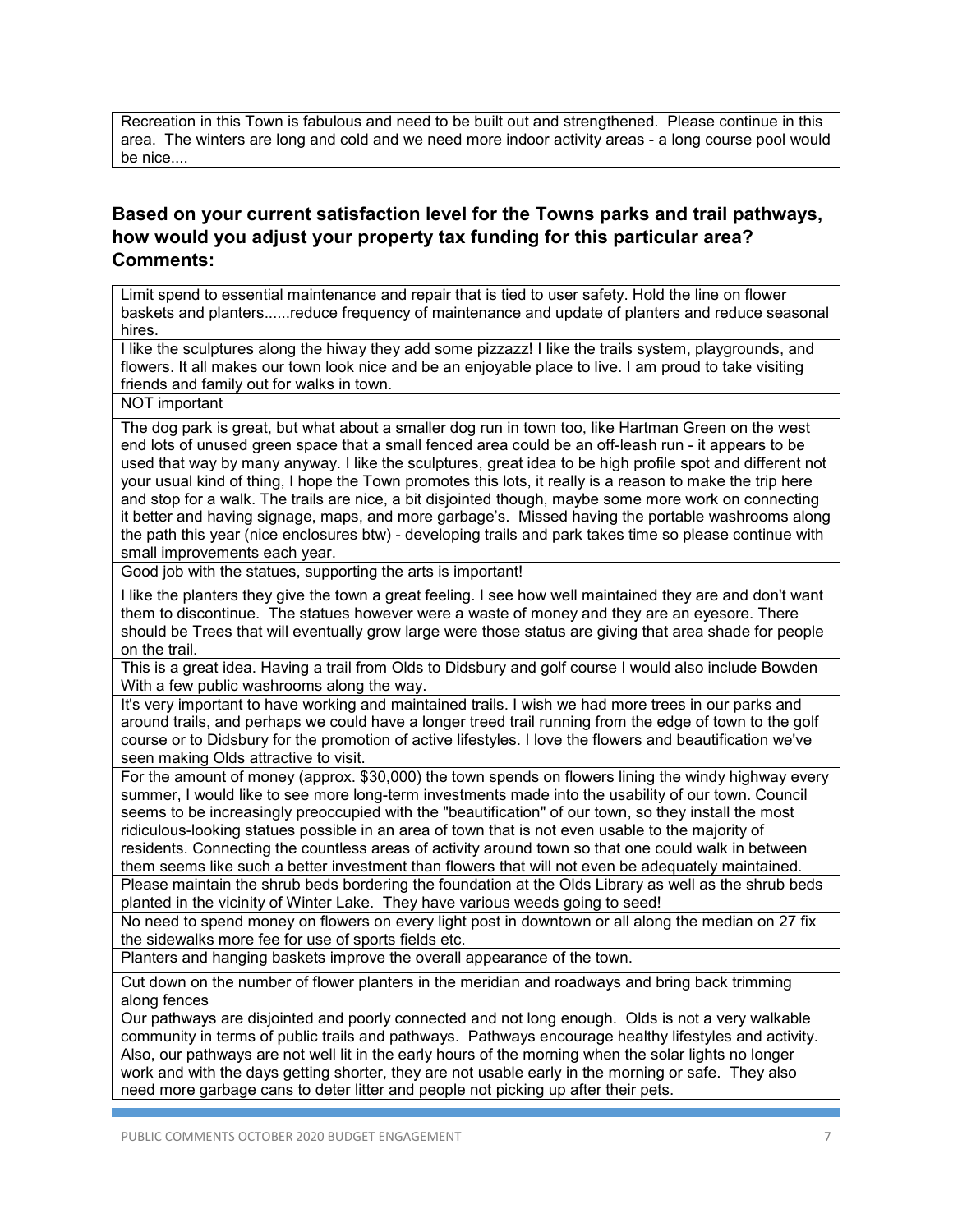Construct a connecting trail parallel to the east-west portion of Lake Ridge Rd. that would connect the trail behind Harrison Green with 62 Ave. At present, many portions of Lake Ridge Rd. are continually very icy in the winter and it is necessary to walk on the street to avoid all the hazards on the sidewalk. A pathway bordering the field behind the houses on the south side of Lake Ridge would result in a very long, continuous system with only two little sidewalk portions--ideal.

Plant more trees around new Rotary Park. Fix paving on the trail along 65 Ave up to No Frills.

The flowers along highway 27 are beautiful! Would like to see them spread out a little more along the highway. Outdoor farmers market in the Centennial park would be nice. Business contests for best decorated themes along hwy 27 or 2A (scarecrow, Christmas tree, Cowboy/Rodeo, or create an event) for community involvement.

The flowers on Hwy 27 are way overdone. Take better care of the trails and parks and forget the attempt to impress those driving through town. Distribute some flowers to other areas of town where residents pay taxes. Between the flowers and statues etc. Hwy 27 looks like we're having a garage sale. It is too cluttered to be attractive.

We don't need more trails, flowers or benches that no one ever uses. Maintain what we have, we are fortunate to have what we have, let's keep it in good condition.

While the flowers on highway 27 are nice I feel there has been overkill on the amount placed. Some enforcement of dogs on walking trails would be nice. Have never seen any.

The Town doesn't need a full-time staff member to oversee Rotary Park...all you need is a summer student in the summer and you don't need anyone in the winter, just regular staff that can oversee it.

I agree there should be more island beds and less pots on 27

More island beds on 27 instead of so many boulevard pots. Will look more attractive as well as less staff Is required to maintain them and doesn't have to be replaced every year. Water is like gold in this town so doing more island beds gives an attractive look all year round instead of only for a few months. Taxpayers will save money on water as well as trucks, equipment and staff working in the middle of the highway. What we have now is a total waste of money and is dangerous! Other pots around town also need to be reduced where savings can be put toward essential services during these economic times.

Excessive amounts of flower pots. What is the total cost of that alone? Town Employees spend countless hours deadheading and weeding. Again get back to basics and look where you can cut services not add.

Would like to see more green spaces and trail systems as the population grows. The annuals are lovely but could do away with most of them in favour of more trees in the boulevards.

A new In town off leash dog park that people can get to by walking. The out of town one is great but you always have to drive to it which can be irritating. We have so many parks in town why can't one be converted into an off leash dog friendly park??

Olds should be planting perennials not annuals in the flower containers around olds. More environmentally friendly and less costly. There was a drastic reduction in mowing of green spaces this year and there should be money left over in the budget that could be used.

More connecting pathways to current pathways. Some dead ends do not make sense. More nature/community trails, rather than along the highway.

Town of Olds has a great walking trail setup. I find that there are too many flowers and money could be better spent on snow removal.

I think gardens should be temporarily cultivated as purchasing flowers for all the planters and parks and pathways only maintained to a minimum standard for the next few years. Having a large budget for flowers along hi-way 27 doesn't make sense in an economic downturn.

More natural habitat walking trails, less landscaped tree planting and no need for all the flowers especially down highway 27.

Please look after your own noxious weeds. I sure appreciate the hanging baskets and pots, although the pots would be so much nicer without the callas.

Funding could be better allocated - no need for over spending on huge flower pots with tropical species that look bad after the first wind storm anyways. Put that money into more trees, pathways.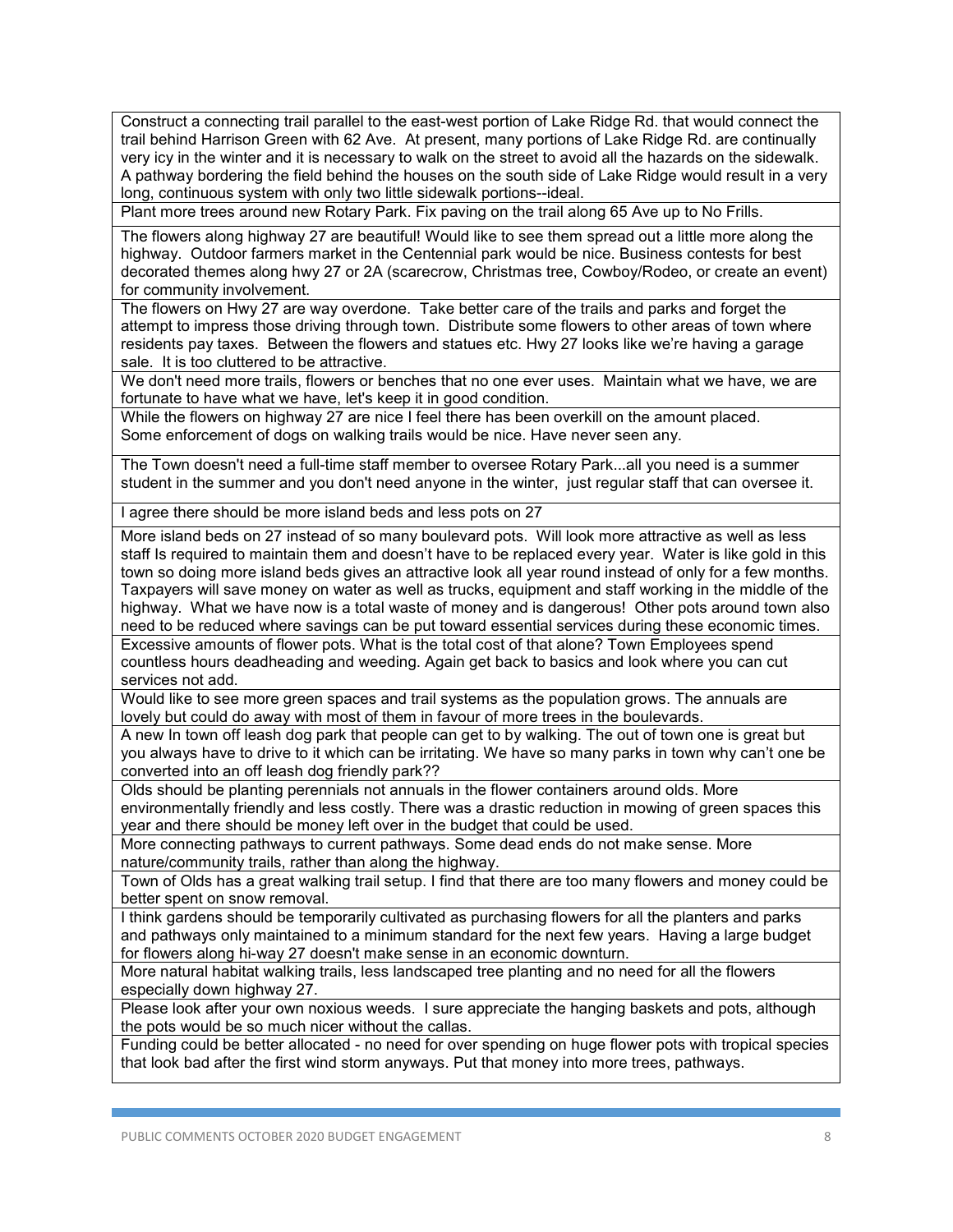Olds needs an in town, small dog off leash area. Somewhere central that people can walk too. The out of town area is really for large dogs.

My family & I are heavy users of the pathways, parks & playgrounds. More pathways are a great idea. Hwy 27 flowers pots could be converted to Alberta specific wildflowers, more initial cost, much less upkeep and watering going forward. Planning more tree adds personality to the town, avoiding short lived species like the Swedish Aspen. Any thoughts on Saskatoon bushes, native species and close to indestructible.

The amount of \$\$ spent on those huge pots that line the roads with plants is crazy. Cost to water, maintain. Put that \$\$ to more outdoor stuff. add onto skate park, bike jumps, outdoor work out activities, playground at centennial park. Trails in and out of town.

More trees, less flowers. Town flags are really faded, and should be replaced.

better used

Way too many flowers on hwy 27 and the statues are a waste of money. Time used by staff to look after them could be better used. I like the trails, parks and sports fields.

Outstanding flowers! Olds requires more bike and walking trails. Future development plans do not have trails and I am talking about the old Miller property along 57 Ave. This property is a ready made park with mature trees, water and wild life.

Love parks and trails. Flowers are over done!

Love how many playgrounds there are in Olds. It makes for a special community. More natural trails would be great.

With the aging population our healthcare would benefit with more and longer walking trails around our town.

100% agree with this.

I agree! Connecting and long trails which are not along a busy highway (27). Although it's a nice pathway it's not in nature at all!

More trails and outdoor activity facilities. Less statues and Bylaw enforcers.

The flowers along Hiway 27 were much better than in past years

A lot of money wasted on statues, flowers,

# **The Town of Olds allocating franchise fees to fund to the Library, Comments:**

Library offers good educational and community support programs and is a foundation for learning and advancement.

Wow a half million for library, still I think that's worth it. I didn't know where the gas franchise fee went, good to know it supports these things. As times get tougher we need to still put money in these areas of arts and culture it is one of the things that makes Olds different than other small towns.

Franchise Fees are just another kind of tax. Regardless, it is nice to know Council has prioritized a way to have this funded. Maybe some of the community services stuff can be funded this way too.

I support the Library, but the franchise fees on Utility bills feels like extortion.

Regarding the Library. I agree it was a good call. The budget is good when it comes to books and education.

I disagree with any franchise fees. It is just disguising our taxes actually paid. If there needs to be additional dollars for services increase taxes not hide it as franchise fees. So easy to increase franchise fees without anyone knowing, raise taxes and everyone knows.

When people have lost jobs and the town spends \$100,000.00 on flowers and statues, what ridiculous and atrocious decisions being made with tax payer money.

Spending \$100,000.00 on statues and flowers is a significant waste of money. This does not include the wage and equipment required to maintain the flowers.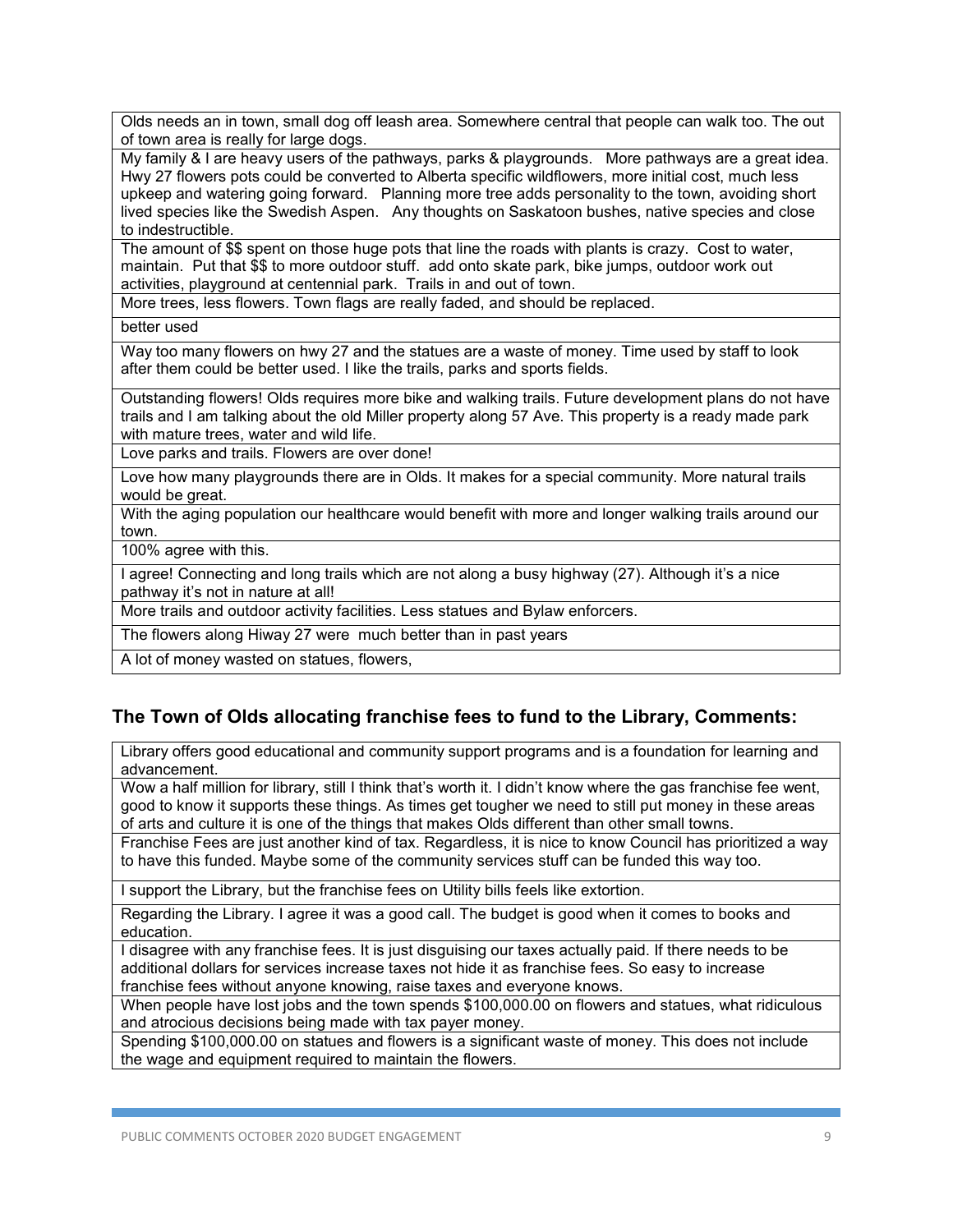Programs for kids at the library especially during the winter months are essential. We used to get a list of courses being offered for adults and kids, many run by private individuals, whatever happened to that?

More money put towards more outdoor recreation opportunities during COVID.

Most of these areas are affected by COvid, so put more into outside activities for free use, and increase user pay amounts to compensate these businesses. Ice rink outside! Playground at centennial park, dirt jumps, trails, more skate park.

Two things seem out-of-place. The library card fee is non-existent. The library gets a healthy portion of funding through a fee tacked on to the atco bill.

Public libraries are important. I feel this should actually be a free service for community members. Saskatchewan has a free model and is important

I'm so thankful for our local library!!!

#### **The Town of Olds allocating franchise fees to fund to the Museum, Comments:**

Perhaps museum funding needs to be part of a broader strategy And discussion relative to promoting tourism to the area, along with the rock sculptures. Leverage this attraction not only for the benefit of local area residents but also as a broader initiative and program to promote olds and area

Appears underutilized. I did not realize the museum was run by the Town, they should up their game with the resources they have.

Preserving the past is important, however the current venue for the Olds museum is archaic and uninviting. Suggest if further money is going to be given to the museum it is for a revision plan, but not if the thought is to remain status quo.

I have only been to the Museum one when I was in the Deer Meadow School. There is no Advertising to let people know that this place even exists. I told my 12 year old Daughter about the museum and she literally said "There's a Museum in Olds?" That definitely says something.

The sculptures are distasteful and cheesy.....really cheesy.

The sculptures are not what the majority of people consider as their preferred choice of art so why does the town keep adding more? My understanding is the town bought 3 for \$40,000 and the rest are on loan, but the town paid for all the lighting, pads, signage, insurance and transportation as well as all the set-up! Does Council not think it prudent to engage with taxpayers first on controversial and unnecessary projects like this before passing it in Council or did they feel taxpayer's couldn't be trusted to make the decision they wanted?

## **The Town of Olds allocating franchise fees to fund to Heritage, Arts and Culture, Comments:**

This is a core area if any community is to be vibrant and attract people, families and business. Going forward community engagement via the surveys will be key to ensuring resident voice is heard and avoid "surprises" as to how and where these dollars are being spent.

The sculptures are an awesome idea. Unique. If promoted properly it is more than just art, it is an attraction. Glad Olds didn't do the "world's biggest whatever" - seems like everyone has one of those gimmicks. Also Olds appears to have lots going on culturally, so if this has anything to do with some Town support please maintain it.

I see some local art at the college and on the Olds Liquor store wall and Culture in Centennial Park (The Bell and the WW2 monument) and Heritage throughout Olds. But to call the Statues on the main highway Art, Culture or Heritage is shameful. If you scattered these Statues around Olds in every park that might be a better idea then all together along the highway making everyone cringe while passing them.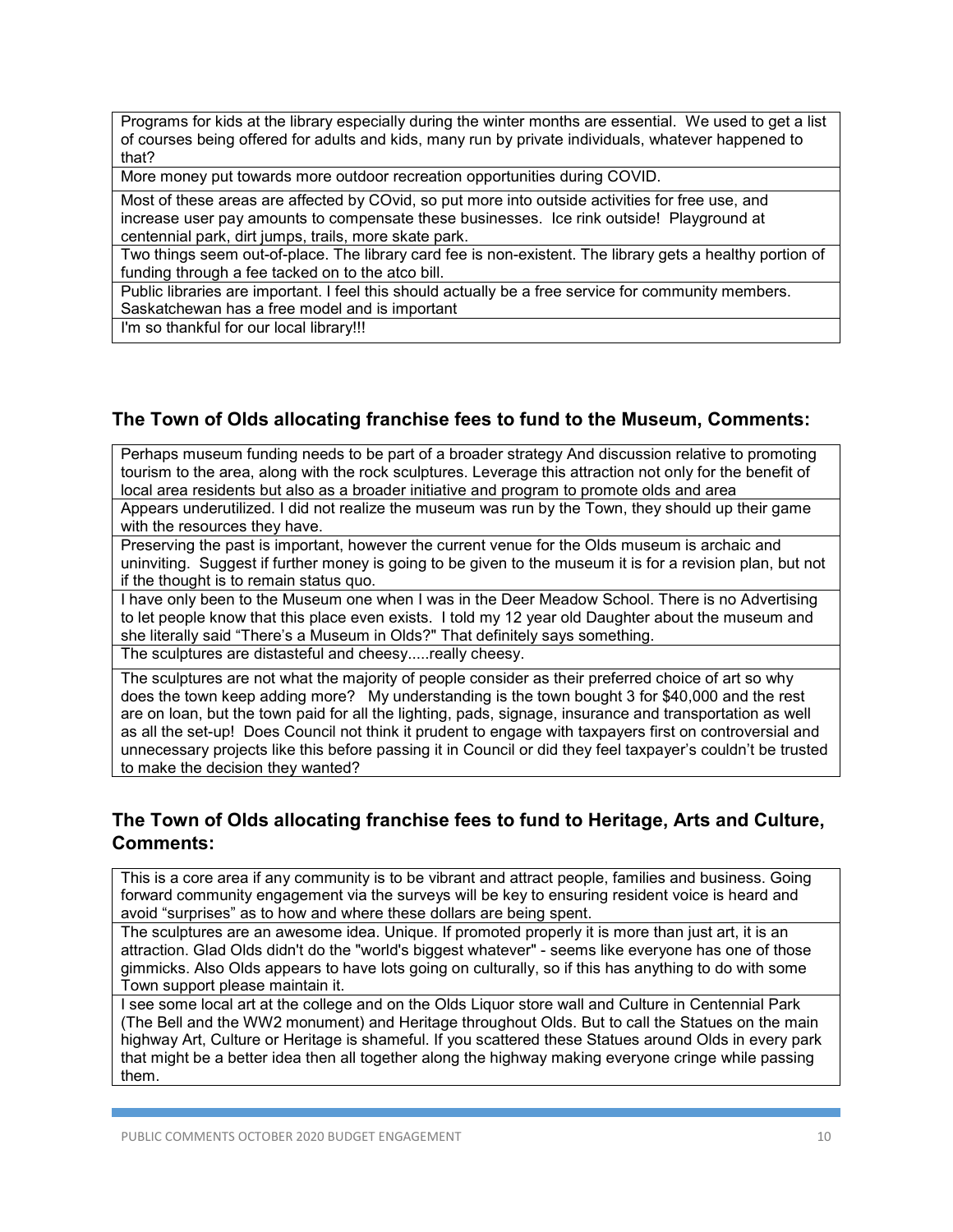The beautification efforts of town council are actually laughable. "Heritage, Arts and Culture" are NOT going to be demonstrated when you are outsourcing for hideous art. Why not showcase some of the incredibly talented local artists by commissioning them to create art that is representative of our community?? Give your head a shake.

If this covers the statues along the highway and the arts common on the west end, please stop spending money like this. It does nothing to attract business or residents to town that provide additional taxpaying dollars.

We have far more pressing issues than statues and murals.

We do need to have these in our community and would like to see that whatever art is chosen that it has been done by someone within our community instead of paying somebody who doesn't live here that doesn't support our community. Yes, we all don't agree on all art projects but it is an important that we support it.

Rocks in the time of austerity...hmmm. Somebody has too much money and does not know what to do with it in order to ensure basic services.

My understanding is the Town paid \$40,000 for three of these rocks along with absorbing all costs for the pads, lighting, signage, insurance and for transportation as well as set-up with the rest being on loan. Also, I have no idea why another rock was just recently brought in when these rocks are already so controversial? The majority of people don't like them or enjoy them and some find them downright tacky and embarrassing? I also question why Council knowing how controversial this would be wouldn't consult taxpayers first to get their opinion? Maybe, because it would have been rejected? Or, Council thought they were better at choosing artworks for us because they felt we were not qualified enough to give an opinion on modern art.

The public art sculptures on 27 are disgusting. Why was Alberta artists not used?

Invest in services, don't invest in overpriced artwork from foreign artists (assuming this is where the budget for this comes from). Happy to pay less for local art. City council needs to get a grip on this at the best of times, but particularly during a depressed economy!!

The public art along hi-way 27 is an eye sore. If people want statues, get together, have a fundraiser and donate them to the community like US municipalities do, not force all tax payers to pay for them. Large scale art projects and community art projects should be the first to go in tough economic times as they are not critical spending. If people had the choice between the arena keeping its lights on or seniors to be able to use the sunshine bus or us getting art the choice would be very simple. How much of the money spent stays in this section stays in Olds?

I appreciate the statues and arts common

Public art is fantastic, please keep supporting it.

Not a huge fan artistically of the statues but I do appreciate how they liven up Hwy 27.They have gotten people talking! Not town related but I really enjoy the murals downtown.

Love Olds Public art, it helps make the community desirable, would like to see more unique lighting features i.e. in the Uptowne area at night

If the statues are part of this budget then I am opposed to finding them along with about half the flowers on hwy 27.

# **The Town of Olds allocating franchise fees to fund to the Evergreen Centre, Comments:**

Good thing I know what the Evergreen Centre is, does everyone taking this survey. A small penance to pay is that all the Town puts into the seniors centre.

Many of our seniors invested into the community for years, would it hurt to pay it forward and make it more inviting for them to spend their retirement years in a comfortable and affordable facility to socialize?

Only \$4,500 for Seniors? Seems cheap. If it works for our seniors in Town I am all for it.

Never knew what this place was until now. But if it is being used by seniors and they are happy I am happy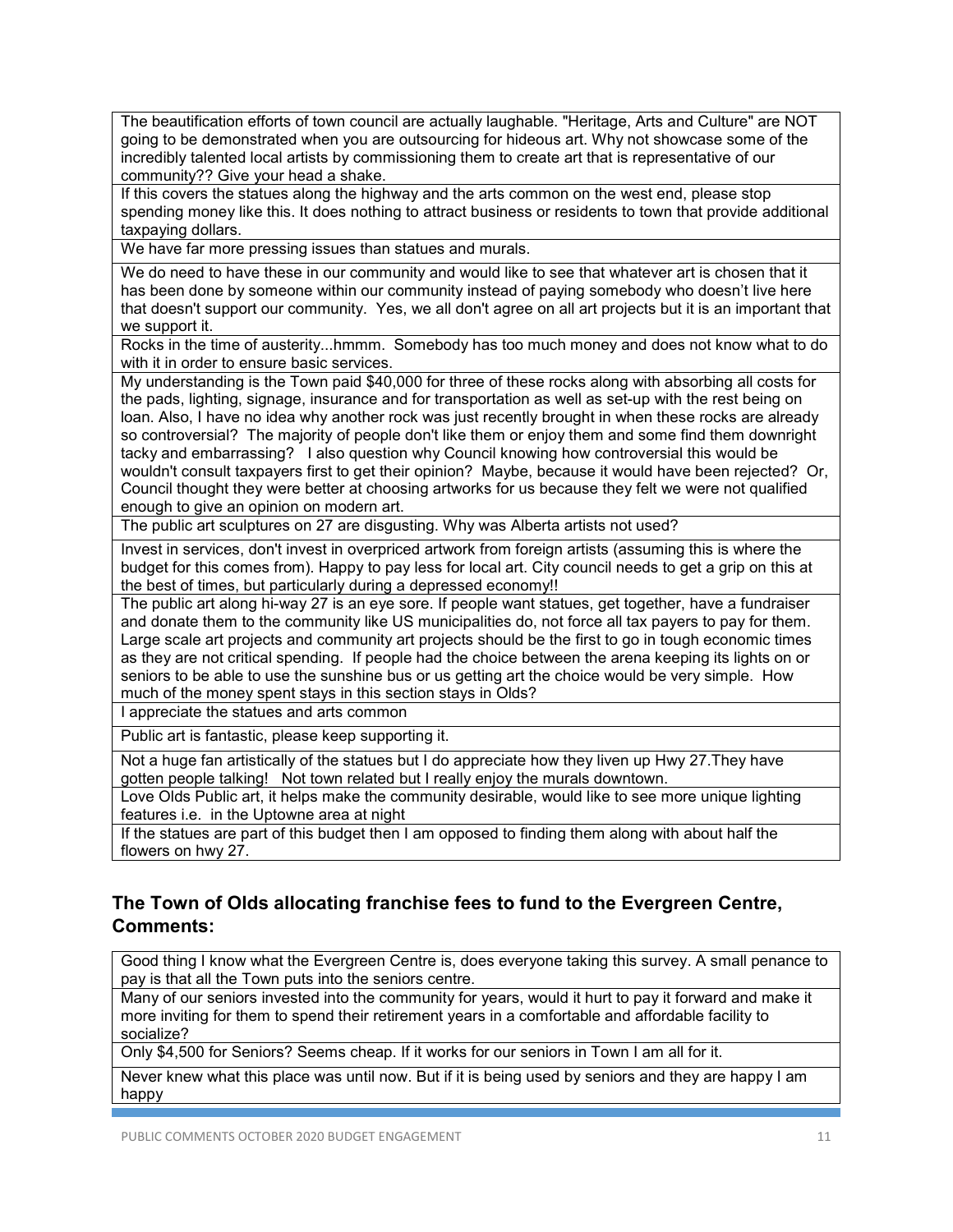The small amount of this budget is a good expenditure representing the seniors who built our community.

This is a user pay facility, but the cost of maintaining it just doesn't cover the amount times it is rented out. This is a Seniors facility a place where they can gather and should be supported by the community.

This is low but should be a user pay facility.

This should be a user pay facility.

Not a senior but this seems very low, important to have good supports for this demographic.

# **The Town of Olds allocating franchise fees to fund to Special Events, Comments:**

With the town reducing financial support to olds institute perhaps some of those dollars can be directed to promoting, supporting and enticing events That will Promote olds, attract visitors and bring a vibrancy to the area.

I don't know what this money is spent on to say one way or the other.

What does this cover? On one hand 26G doesn't go far, on the other hand maybe a little injection of funding here and there goes a long way. Tough to give an opinion without asking a lot of questions. I assume Canada Day - it seems big and I think the Town does that, is it this budget? Is the Christmas stuff in Centennial Park and the parade the Town or not? Is this the trailer in the park Be A Good Neighbour thing? (Which is a cool thing btw - you even did one during COVID) I guess I need to be more conscious of who puts stuff on.

I remember when we had the Fair come through Olds and we had live bands, Art from locals, Dances in the main Arena and a Wrestling ring one year with amateur wrestlers which was still entertaining to watch, or when Nazareth played at the Grand Stands. These are special events that no longer exist. The only special event we have nowadays are the Santa Clause parade and the Christmas tree light ups, fireworks in July and Few other events that take place in the Cow Palace and Midnight Madness. I am all for special events but I would like them to be like the way they were.

I would like to see more offered at these events for people who are between the ages of 20 and 40 and don't necessarily have families.

What is this spent on?

It would be good to have some idea of what this budget amount covers so we could decide in a more informed manner.

More information!!

Totally depends on what special events are does it benefit a lot of the tax payers or just a few?

What are these special events?

Without listing the events I would think everyone should oppose. If it's these events Fair Trade Community, supporting the UNESCO conference and Diversity Days at the Olds High School, as well as working with other cultural groups in the community to realize initiatives such as National Indigenous Peoples Day. I think these are all things people should be able to choose to donate to or not. I have the same thought

What events?

# **Based on your current satisfaction level for Planning and Development, how would you adjust your property tax funding for this particular area? Comments:**

Challenge this group to do more with less. And in talking to various folks, this seems to be a group/area where there is perhaps an opportunity for a culture shift in how this group interacts with stake holders and generally conducts business. Olds needs growth....the community needs to be seen as promoting,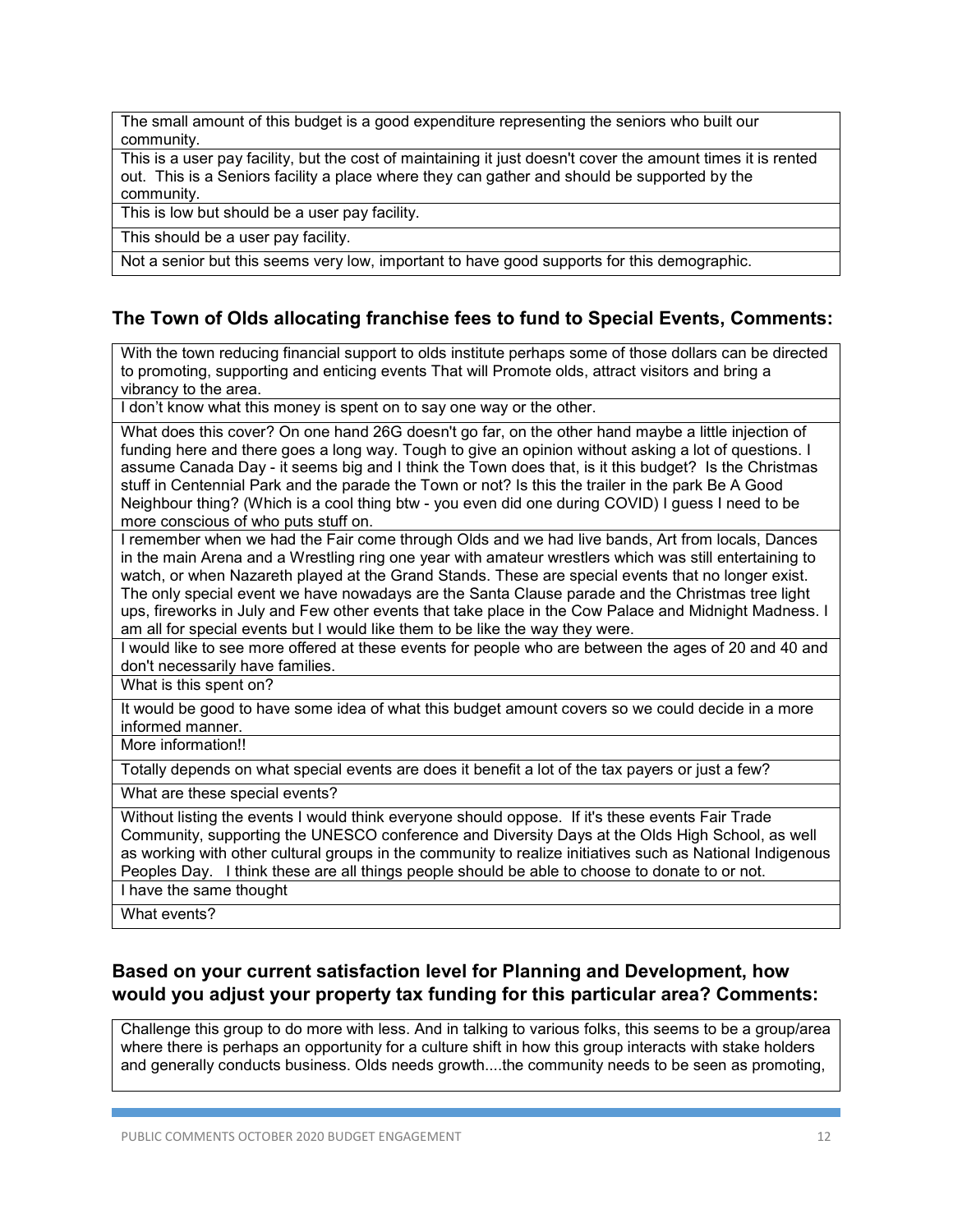supporting and actively encouraging carefully planned that is going to bring business and young families and work force to the area.

Seem overstaffed for our size of community, but maybe I don't understand what all needs done. I have not dealt with this department only heard about it being a barrier to progress.

Some of the developments in Olds are questionable. Mainly the barricaded road from the Lights at the BMO bank intersection to No Frills. Why is this blocked off?

**YES!** 

Trying to revitalize Uptown is a hard. Suggestion, what about making downtown a residential neighborhood with the old buildings made into living quarters but still keep the old look. Give the owners of these buildings a tax incentive to create multifamily dwellings maybe have a convince store or two for the area.

I believe that the highway 27 access into Tim Hortons should be closed as the plan was a few years ago or at least it should be an exit to the west only

After speaking with some developers they told me other municipalities are "eating our lunch" when it comes to development. Other Municipalities Planning dept. are helpful, friendly, and knowledgeable, gets things done quickly and is proactive. Olds the complete opposite....is unfriendly, and reactive! This could be one of the reasons why there has been very little activity over the last few years regarding town growth partly due to developers that just don't like dealing with them. If they can go elsewhere, they will! Admin. and Council know about this but have done absolutely nothing about it. From what realtors are saying other municipalities are eating our lunch! Their development dept is proactive, helpful and pleasant to deal with as well as they get things done in a timely manner.....Olds planning dept has been known for years to be reactive, unpleasant, unhelpful and takes It takes forever to get anything moving forward.. Council and Administration have been made aware of this for years and have done absolutely nothing about it and probably wonder why there is very little development? Until there is a shake-up in that dept nothing is going to change and Olds is already known through developers and entrepreneurs that it's a hassle to do business here.

The planning department has the "no" attitude, no you can't do that, no not that either. The planning department needs a makeover to be proactive in helping developers. This may be an extension of administration as they are complaint based reaction orientated.

Fees are exorbitant: offsite levies, development permits have skyrocketed. How much development has there been in the last few years. That should indicate how the recession is affecting growth and the people in the Town of Olds.

Planning is non-existent. This is simply a rubber stamp application process. Staff ignore future repercussions or real impacts to adjacent parcels.

The town made changes in this in late 2019 or early 2020 that I believe have already reduced departmental spending relative to the reduction in building. The current staff seem much more open to business and willing to assist in any way they can to get projects going. However in working in other municipalities our development permitting costs are still very high. Considering how all money is collected that funds our budget additional development is critical to the long term sustainability of Olds. If we truly wanted to encourage development we need to look at providing incentives to businesses to come here and people to develop homes in town. Easiest way to do that is to make the cost to develop cheaper (lower permitting costs).

Not seeing much in this area happening, where is the \$\$ going?

Need to be business friendly. Think a small home development would be good in our community

Town planning dept. requires upgrading and innovation. Future development on 57 ave looks like it came out of a cheap civic planning download.

Like all towns attracting businesses and manufacturers is hard, yet I see other towns doing a much better job then Olds one must ask why and who has been leading this as they are not doing a very good job. OI, ONet have and are doing very LITTLE for the investment the town has in them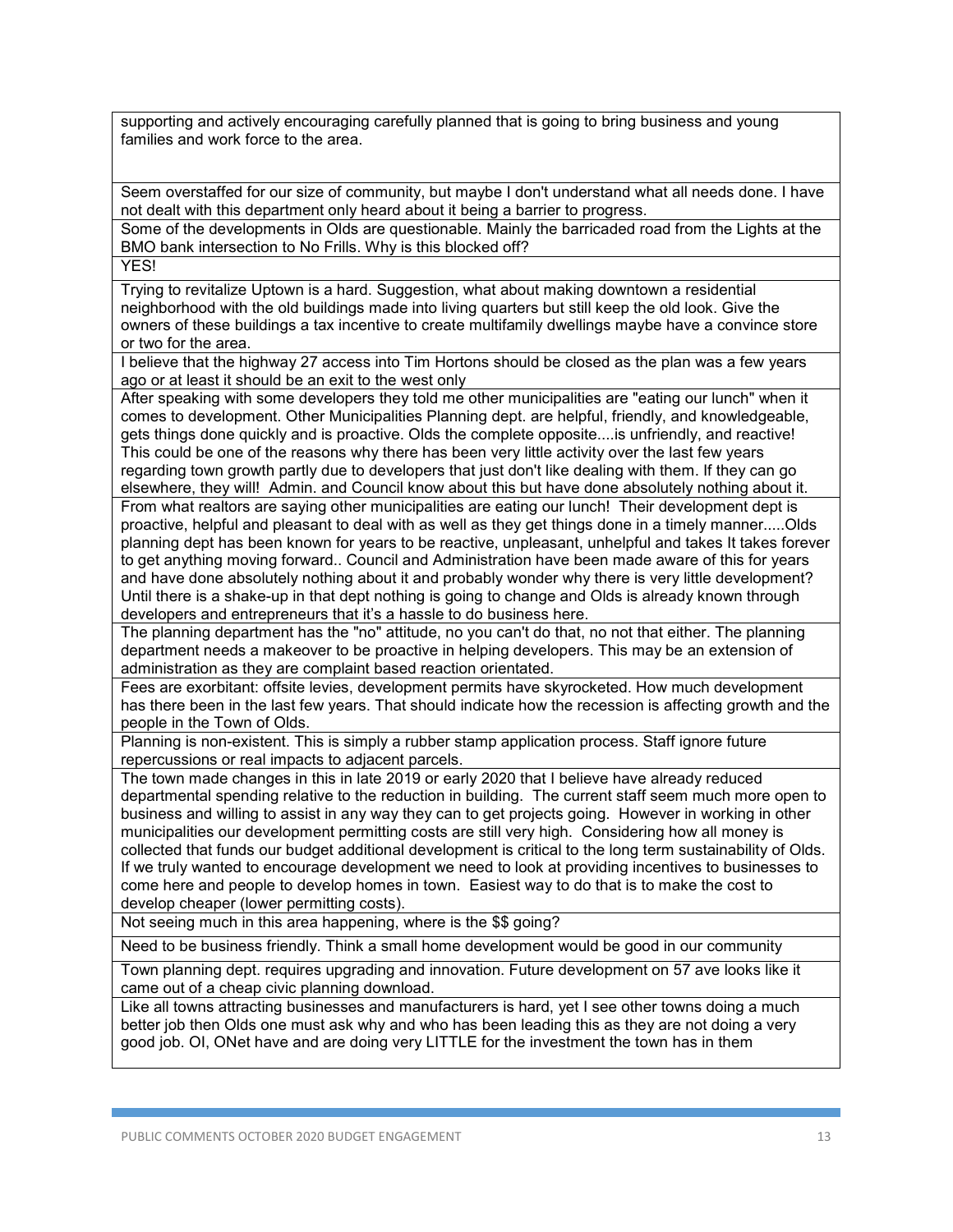Planning and development??? Lol! Do they still call it that? Need I say sundial. Totally disaster. We need decent jobs in this town. Where is the planning and development to attract decent employers to this town?

Planning staff do great work here and in County and collaborate well - we need them so please make sure they have enough staff.

## **Based on your current satisfaction level for Economic Development, how would you adjust your property tax funding for this particular area? Comments:**

Redirect funds previously supporting olds institute to carefully planned and thought out economic development initiatives. Relative to commerce, business and industry, olds needs to be proactive and aggressive in leveraging the existing infrastructure and amenities including high speed broadband fibre to attract Growth. A key aspect to growth is having a young, educated work force. Olds needs to move the needle and attract business and industry and give young families a reason to live in olds Need to make opening a small business more attractive here. Raise taxes on buildings that are empty more than 10 months. Motivate landlords to reduce their lease rates to what businesses can actually afford.

Economic Development - isn't that Everything Olds? 375G?? Really what does that go toward? Explanation above is vague compared to other budget explanations (other than special events it was vague too).

I love small businesses and support it all the way. I always wanted more in residential areas which could help the town grow larger.

I feel like it's very important to find some way to revitalize the Uptowne and fill the spaces that are open.

I would be in favour of incenting entrepreneurs with a one-time, one-year partial (suggest maybe a 50%) tax break to draw them into the downtown core. We have lots of empty spaces that could be filled up with some strategic planning.

Give the little business a cut so they can stay in business and promote them to use up the vacant spaces along highway 27 and the plaza by Smittys.

Promote a small business friendly environment and give the small guys some breaks so they can afford to stay in business. Let's fill up some of the store frontage on Main street and along Highway 27. Make it more attractive for people to open a business which will bring people here to spend their money.

I feel the chamber and the town needs to get more active in promoting the town and its businesses.

I have seen very little growth other than the pot plants that have come and have no idea if that was due to throwing over \$300,000 on ED or they were coming here anyway. Why haven't we experienced much growth over the last five years?

Overall, Olds has a great track record of economic development, and the results to show for it. However, we need to continue to progress and evolve our view on ED to keep pace with an increasingly digital economy. With increases in remote working, many knowledge based workers will be increasingly looking to get away from urban centres and looking for rural settings with great telecommunications (makes the investment in a fiber network look pretty good, right about now) and a safe and vibrant community. Let's invest in protection services and continue to develop services that appeal to young families. Attract the people, and the economic benefits will follow.

Attracting pot plants was to be a huge success for employment and increasing the tax base. I do not believe this has happened and I would be surprised if they survive. What it did add is an awful odor and a poor reputation.

We need to make it easier for mom and pop businesses to open and remain open. They are vital to our community and keep the money in our community.

An easy and cost effective way to do that would be to put removable signs on hooks and a map at the main entrances to Olds showing their locations and rotate the signs throughout the year. Uses removable adhesive dots for locations and names of businesses to make updating easy and cover with plexiglass to avoid tampering. We have a large number of people driving to Olds for the big box stores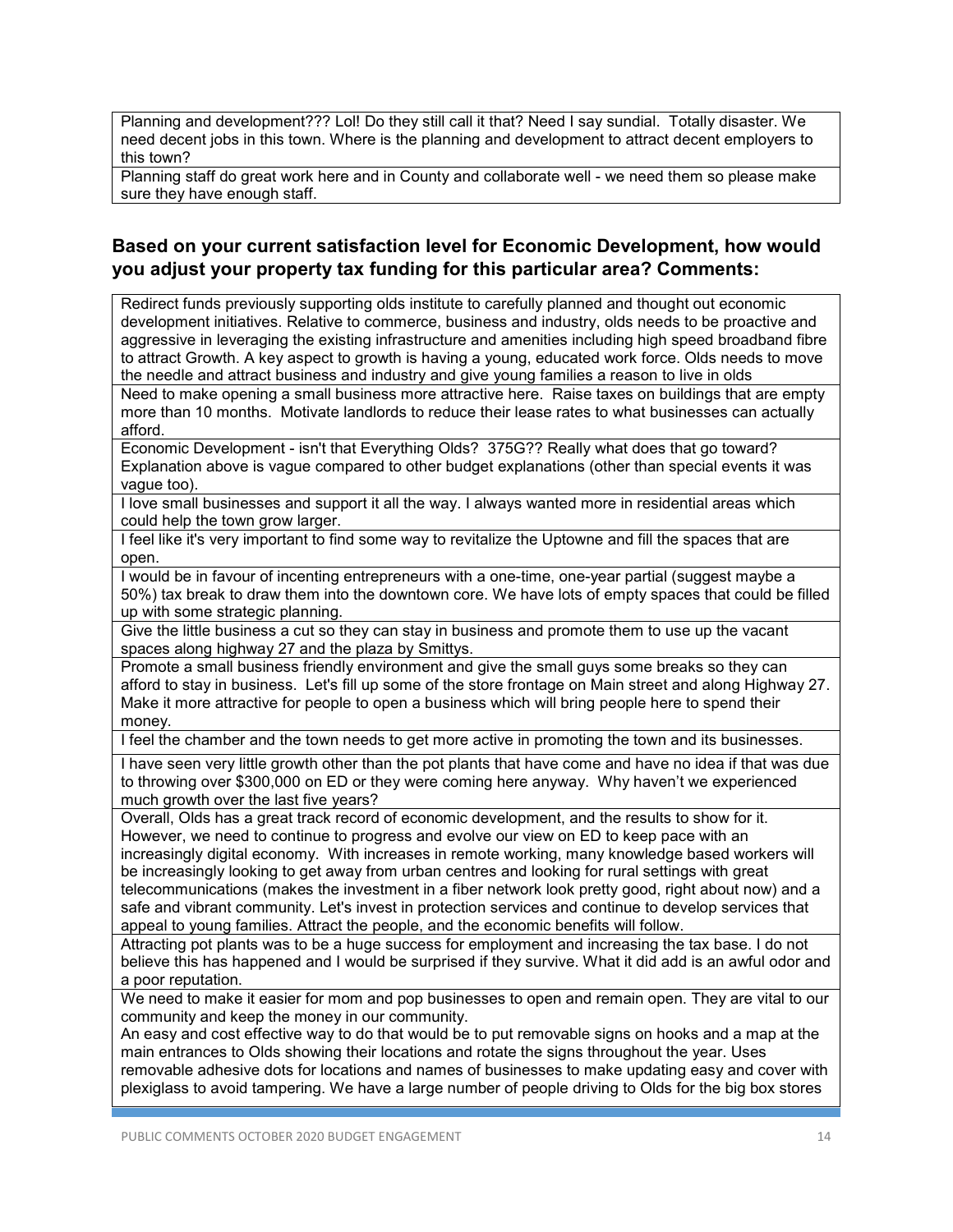and though Olds and we should use that traffic to increase small business visibility. They are already here. Let them know what we have. This should be a free service for small businesses.

Easiest way to encourage business is to provide incentives to be here. Lower business taxes for buildings, consider a new home incentive, buy a newly developed home get a one or two year property tax break (then town sees taxes for next 100 years on that home), incentives would draw more people here and grow community to a big enough size that it could sustain all of the amenities people want.

Perhaps they need to make it easier and more attractive for people to start-up businesses in the town. They have made it very difficult, cost prohibitive, and near impossible. Not to mention many rules, and costs are not publicly accessible or made known from the get go, but rather added on once the project is started and it's too late as a substantial investment has already been made.

Can any successes be directly attributed to this money being spent? It's an area that would make sense to spend money on but every other Town, County, Province does the same, which makes Olds indistinguishable from any other community.

Need to draw mom and pop business, give incentives for that not big box stores!!

This is the area to focus on this year. We need to support existing and bring business and jobs to Olds. With fate of OI in question Olds needs to have a very solid plan and expertise to guide on how to move forward. Chamber of Commerce does not seem to have the capacity either. Fresh ideas, innovation required.

OI does a great job supporting small business.

What economic development! I have not witnessed true development in Olds for years, Thankfully we have Olds Auction Mart that continues to draw people from all over central Alberta to shop and bank in Olds

We need economics development there is none!! The Olds economy is stuck in a perpetual layoff cycle from sundial, OSG, to Westeel and Proall.

ED is a phantom of small municipalities which requires extra output - support local businesses and contractors and the Town will grow on its own unique market principles.

## **Do you agree with providing property tax dollars to financially support non-profit organizations? Comments:**

This is very program specific. Nu2u is a great example of an initiative that generates many benefits for the community.

Neutral - this all depends on which non-profit and what they are doing - What program? Service? Project?

It all depends on what the non-profit is doing and if it relates to work and support of Town objectives. The Boys and Girls Club is an FCSS thing -ok. What does Nu2U Store have to do with this question? I PUT NEUTRAL BECAUSE THIS QUESTION IS WEIRD AND UNCLEAR.

I know that the Food Bank is included in this non-profit organization but how does the town involve themselves with them. If you supported the Food Bank as much as the citizens do a lot of people with low income would at least have food in their house. Nu2u is great for people with low income but I think we should have more businesses like this in Olds.

Some examples would help me make an informed decision, otherwise I am responding without information.

Again, more information.

Totally depends on what the non-profit is... will it help the community?

ORE is not funded by the Town of Olds

This is a each needs to be judged on its own merit and always an area of controversy